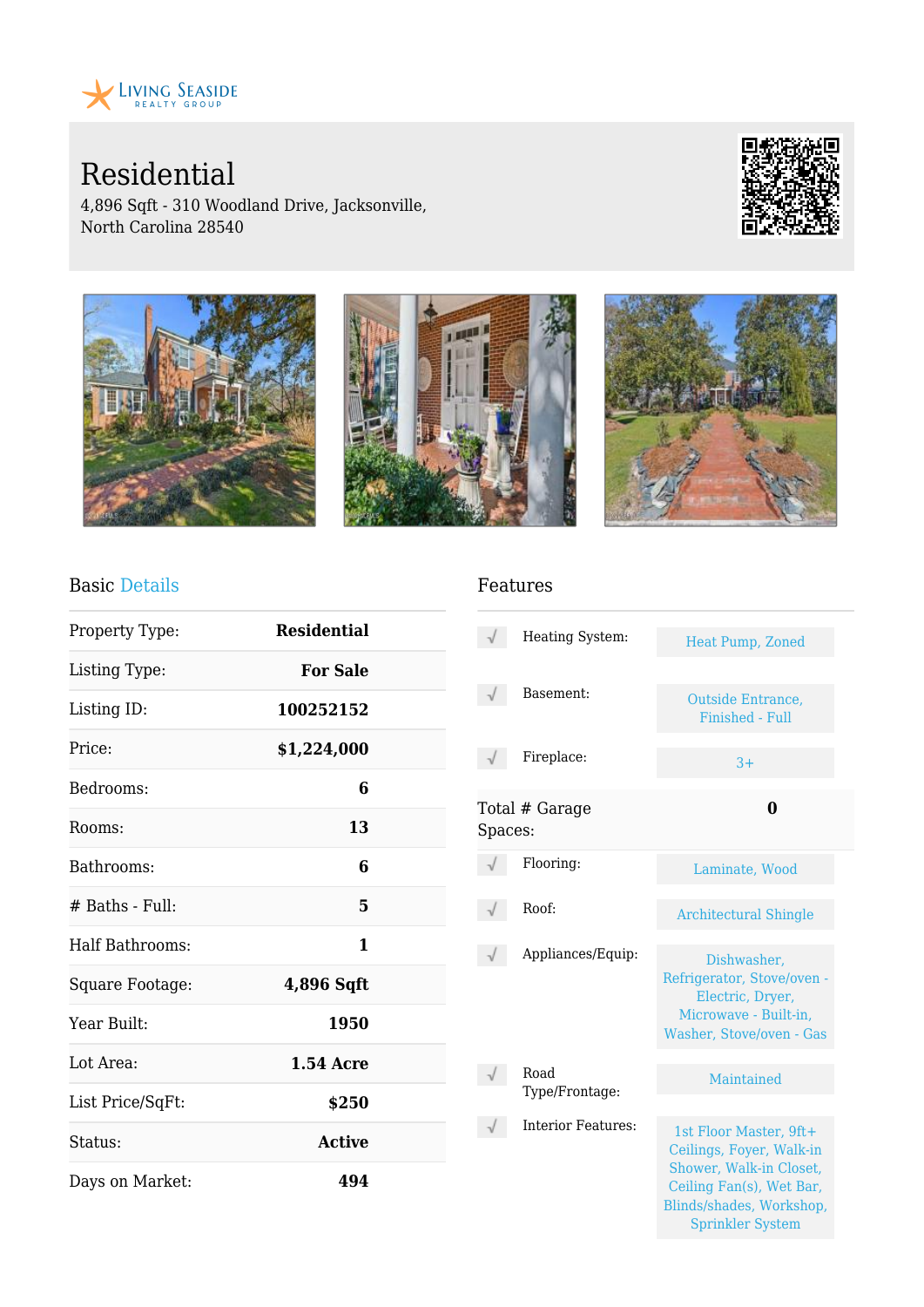Exterior Features: Storm Doors, Irrigation System

### Address Information

| Country:       | US                    |  |
|----------------|-----------------------|--|
| State:         | NC.                   |  |
| County:        | Onslow                |  |
| City:          | <b>Jacksonville</b>   |  |
| Subdivision:   | <b>Chaney Heights</b> |  |
| Zipcode:       | 28540                 |  |
| Street:        | Woodland              |  |
| Street Number: | 310                   |  |
| Street Suffix: | Drive                 |  |

# Neighborhood

| Elementary<br>School: | <b>Clyde Erwin</b>     |
|-----------------------|------------------------|
| Middle School:        | <b>Northwoods Park</b> |
| High School:          | <b>Jacksonville</b>    |

### Additional Information

| Sub-Type:<br><b>Single Family Residence</b><br>Tax Year:<br>01/01/1970<br>Waterview:<br>Yes<br>Office ID:<br>2017090718413013 |  |
|-------------------------------------------------------------------------------------------------------------------------------|--|
|                                                                                                                               |  |
|                                                                                                                               |  |
|                                                                                                                               |  |
| 1136000000                                                                                                                    |  |
| Agent ID:<br>2016030917432396<br>1139000000                                                                                   |  |
| Foundation:<br><b>Crawl Space</b>                                                                                             |  |
| Construction Type:<br><b>Stick Built</b>                                                                                      |  |
| Construction:<br>Wood Frame,<br>Brick/stone, Concrete,<br><b>Block</b>                                                        |  |
| $\bf No$<br><b>New</b><br>Construction:                                                                                       |  |
| Stories:<br>$\overline{2}$                                                                                                    |  |
| Waterfront:<br>Yes                                                                                                            |  |

 $\sqrt{}$  Porch/Balcony/Dec